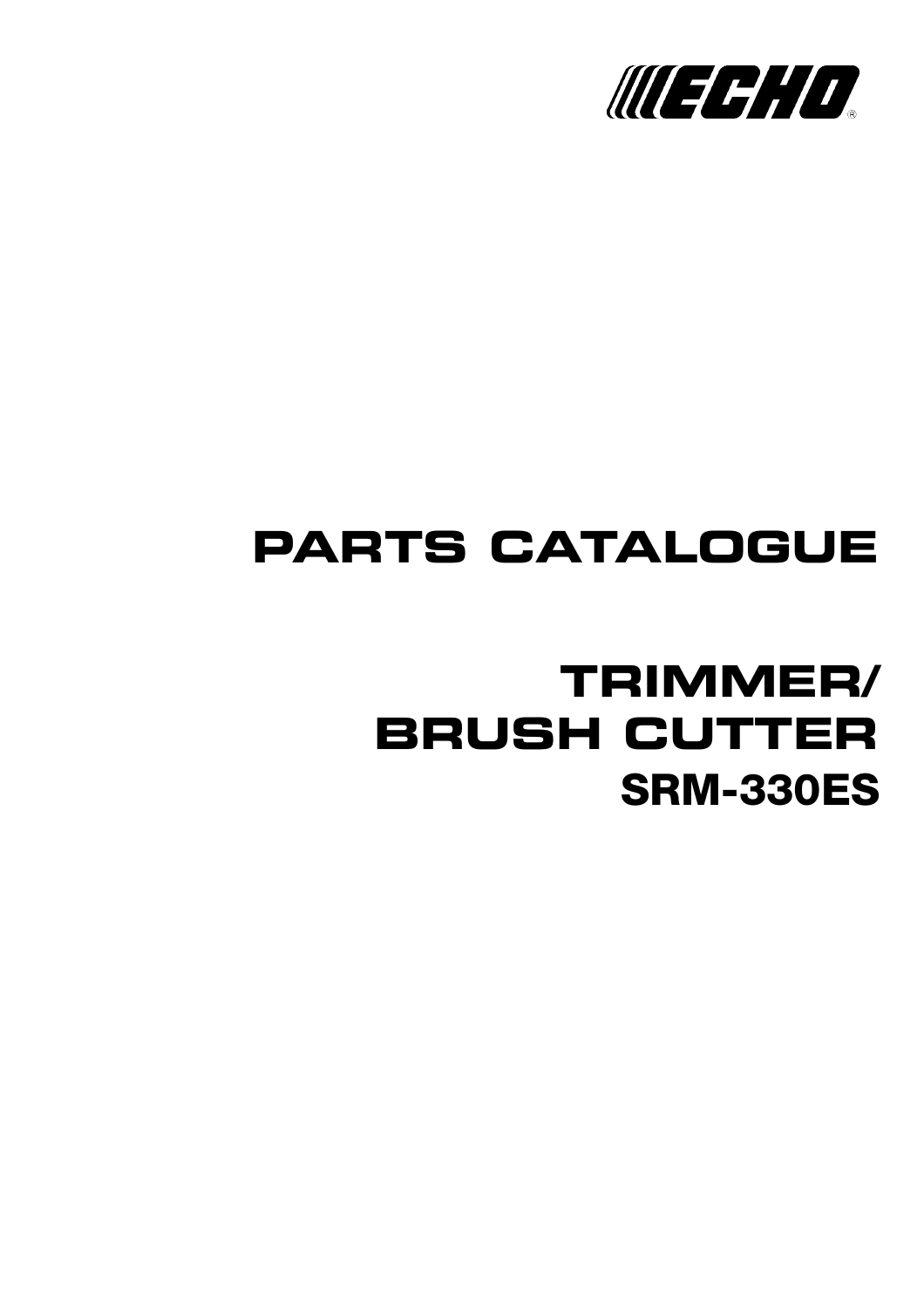**SRM-330ES 1 Cylinder, Crankcase, Piston**



| KEY.            | LV  | PART NUMBER Q'TY |                         | <b>DESCRIPTION</b>         | <b>REMARKS</b> |
|-----------------|-----|------------------|-------------------------|----------------------------|----------------|
|                 |     |                  |                         |                            |                |
|                 |     | X547-000670      |                         | LABEL, ECHO                |                |
| $\overline{2}$  |     | 900162-05020     | 4                       | BOLT, H.S. 5*20            |                |
| $\ddot{\cdot}$  |     | A130-000630      |                         | <b>CYLINDER</b>            |                |
| 9               |     | A160-000391      |                         | <b>COVER, CYLINDER</b>     |                |
| 10              |     | 91121-05012      | 2                       | <b>BOLT, FLANGE</b>        |                |
| 18              |     | 101010-55430     |                         | <b>GASKET, CYL. BASE</b>   |                |
| 19              |     | P021-006802      |                         | PISTON KIT                 |                |
| 20              | $+$ | A101-000080      | 2                       | <b>RING, PISTON</b>        |                |
| $\frac{21}{1}$  | $+$ | 100013-27430     |                         | PIN, PISTON                |                |
| 22              | $+$ | 100015-03931     | $\mathbf{2}$            | <b>CIRCLIP, PISTON PIN</b> |                |
| 23              | $+$ | 100012-16131     | 1                       | <b>BEARING, NEEDLE</b>     |                |
| 24              | $+$ | 100014-53630     | $\overline{c}$          | SPACER, PISTON PIN         |                |
| 25              | $+$ | V306-000121      |                         | WASHER, CIRCULAR 8         |                |
| 26              |     | 100100-55430     |                         | <b>CRANKSHAFT ASSY</b>     |                |
| 30              |     | 100204-55430     |                         | <b>CRANKCASE KIT</b>       |                |
| 31              | $+$ | 100213-05530     | $\overline{2}$          | <b>OILSEAL</b>             |                |
| 32              | $+$ | 100215-03930     | 4                       | PIN, DOWEL                 |                |
| 33              | $+$ | 94035-36201      | $\overline{\mathbf{c}}$ | <b>BEARING BALL</b>        |                |
| 34              | $+$ | 100242-55430     | 1                       | <b>GASKET, CRANKCASE</b>   |                |
| 35              | $+$ | 900162-05030     | 4                       | BOLT, H.S. 5*30            |                |
|                 |     | 178121-43230     |                         | <b>BAND</b>                |                |
| $\frac{36}{37}$ |     | V495-000760      |                         | <b>BAND</b>                |                |
| 38              |     | 302013-10910     |                         | <b>RIVET</b>               |                |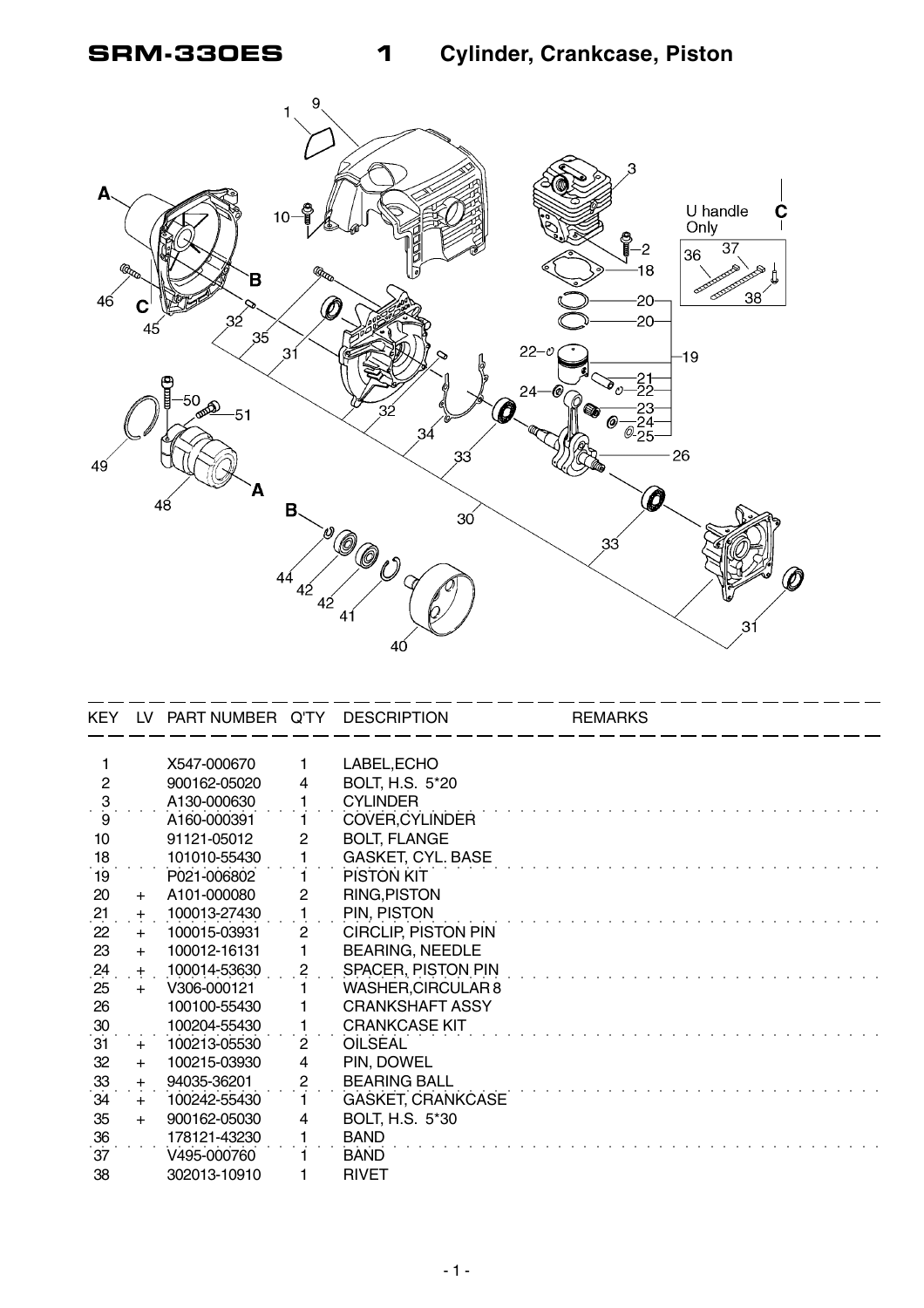

| <b>KEY</b> | LV. | PART NUMBER Q'TY |   | <b>DESCRIPTION</b>  | <b>REMARKS</b> |
|------------|-----|------------------|---|---------------------|----------------|
|            |     |                  |   |                     |                |
| 40         |     | 175005-49930     |   | DRUM, CLUTCH        |                |
| 41         |     | 900702-00028     |   | CIRCLIP 28          |                |
| 42         |     | 900807-06001     | 2 | BEARING, BALL 6001  |                |
| 44         |     | 900701-00012     |   | CIRCLIP 12          |                |
| 45         |     | A172-000540      |   | COVER, FAN          |                |
| 46         |     | 91118-05020      | 4 | <b>BOLT</b>         |                |
| 48         |     | V420-000420      |   | <b>CUSHION</b>      |                |
| 49         |     | 900702-00045     |   | RING, RETAINING(IN) |                |
| 50         |     | 91118-05028      |   | BOLT                |                |
| 51         |     | 91118-05012      |   | <b>BOLT</b>         |                |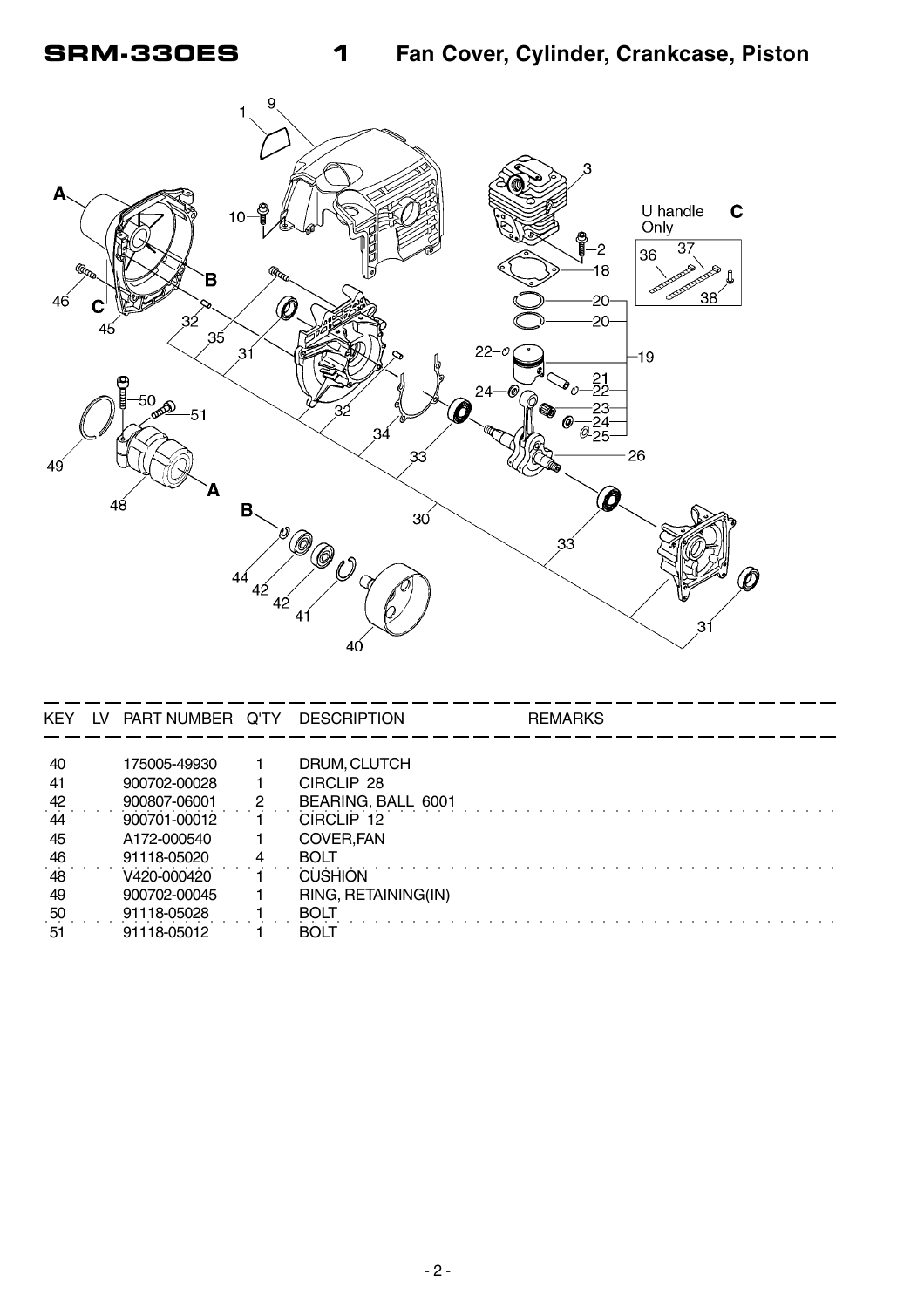**SRM-330ES 2 Magneto, Clutch, Starter**



| <b>KEY</b>          | LV. | PART NUMBER Q'TY |                          | <b>DESCRIPTION</b>     | <b>REMARKS</b> |
|---------------------|-----|------------------|--------------------------|------------------------|----------------|
|                     |     |                  |                          |                        |                |
| 1<br>$\overline{2}$ |     | A427-000000      |                          | <b>CAP, SPARK PLUG</b> |                |
|                     |     | A426-000000      |                          | TERMINAL, SPARKPLUG    |                |
| $\cdot$ 3           |     | 159010-10230     |                          | PLUG, SPARK (BPMR-7A   |                |
| 9                   |     | 437412-16430     |                          | TUBE, PROTECTOR        |                |
| 11                  |     | 152626-55730     |                          | COIL, IGNITION         |                |
| 12<br>13            |     | 900162-05020     | $\overline{c}$           | BOLT, H.S. 5*20        |                |
|                     |     | 175046-46430     | $\overline{2}$           | BOLT, CLUTCH           |                |
| 14                  |     | 175018-49932     | 1                        | SPRING, CLUTCH         |                |
| .15                 |     | A553-000000      | $\overline{\mathcal{L}}$ | ARM, CLUTCH            |                |
| 16                  |     | 175048-05530     | $\overline{2}$           | WASHER (I)             |                |
| 17                  |     | 900502-00008     | $\overline{c}$           | <b>NUT 8 (3N)</b>      |                |
| $^{18}$             |     | 900605-00008     |                          | WASHER, SPRING 8       |                |
| 19                  |     | 900600-00008     |                          | WASHER 8               |                |
| 20                  |     | 152801-55430     |                          | ROTOR, MAGNET          |                |
| 21                  |     | 900238-05010     |                          | <b>SCREW 5*10</b>      |                |
| 22                  |     | V485-000230      |                          | <b>LEAD</b>            |                |
| 23                  |     | V485-000240      |                          | <b>LEAD</b>            |                |
| 24                  |     | 100142-12330     |                          | <b>KEY, WOODRUFF</b>   |                |
| 25                  |     | A052-000190      |                          | PULLEY, ASM STARTER    |                |
| 26                  | $+$ | P022-002100      | $\mathbf{2}$             | E-RING                 |                |
| 27                  | $+$ | 177234-40630     | $\overline{c}$           | SPRING, RETURN         |                |
| 28                  | $+$ | P022-006850      | $\mathbf{2}^{\prime}$    | PAWL, STARTER          |                |
| 29                  |     | A051-000760      |                          | STARTER, RECOIL        |                |
| 30                  | +   | 177236-61830     |                          | <b>SCREW</b>           |                |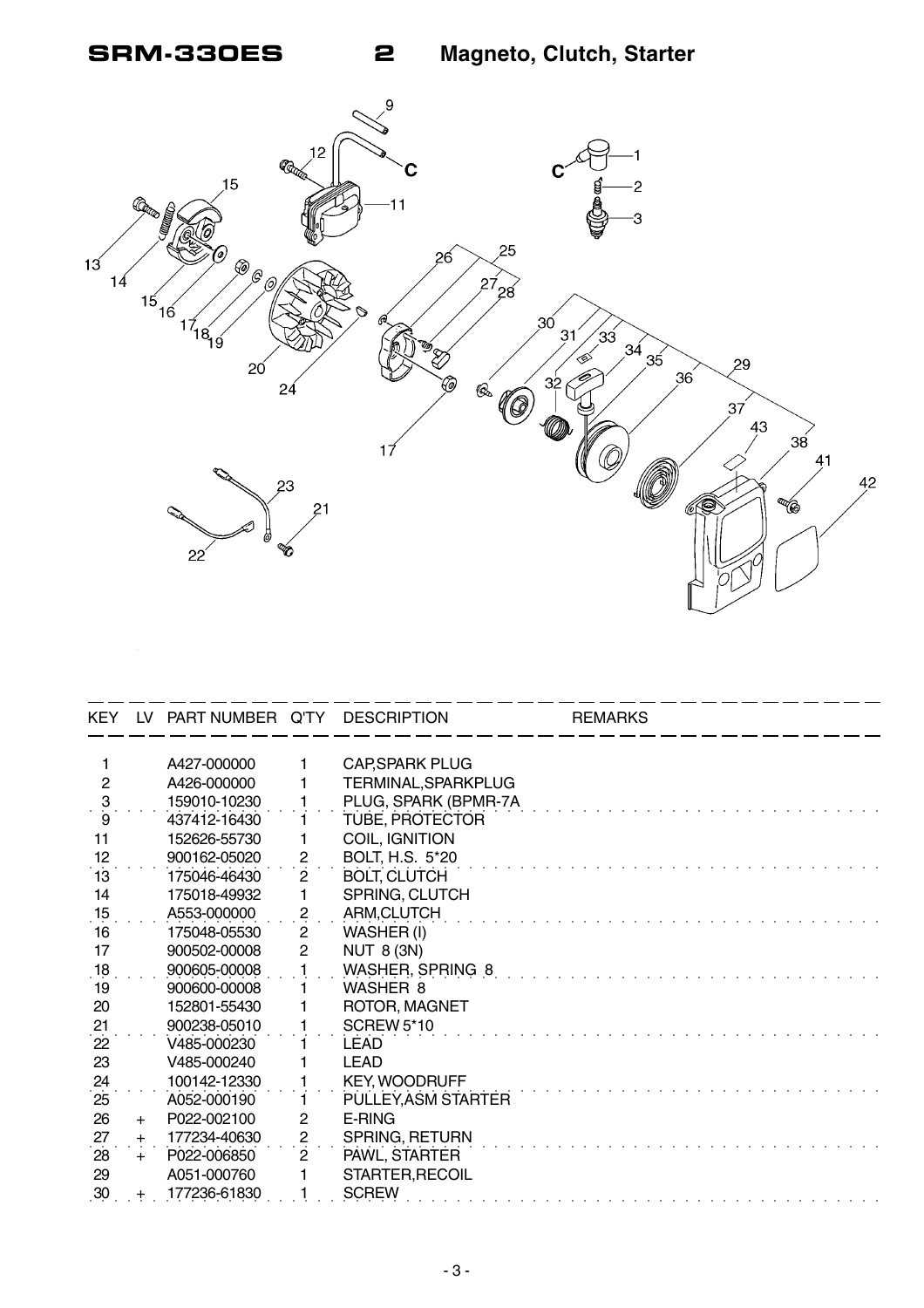

| <b>KEY</b>     |       | LV PART NUMBER Q'TY DESCRIPTION |                           | <b>REMARKS</b> |  |
|----------------|-------|---------------------------------|---------------------------|----------------|--|
|                |       |                                 |                           |                |  |
| 31             | $\pm$ | P022-008460                     | PLATE, CAM                |                |  |
| 32             | $+$   | P022-008450                     | SPRING, DAMPER            |                |  |
| $\frac{33}{5}$ |       | 177246-11120                    | <b>CLIP, STARTER ROPE</b> |                |  |
| 34             |       | 177228-27030                    | <b>GRIP, STARTER</b>      |                |  |
| 35             | $+$   | P022-008440                     | ROPE, STARTER             |                |  |
| 36             |       | P022-008470                     | <b>DRUM</b>               |                |  |
| ์37            |       | 177220-40630                    | SPRING, REWIND            |                |  |
| 38             | $+$   | P022-008540                     | STARTER, RECOIL           |                |  |
| 41             |       | 91121-05016                     | <b>BOLT, FLANGE</b>       |                |  |
| 42             |       | X502-000520                     | LABEL, ECHO               |                |  |
| 43             |       | X530-000210                     | LABEL, EYE CATCHER        |                |  |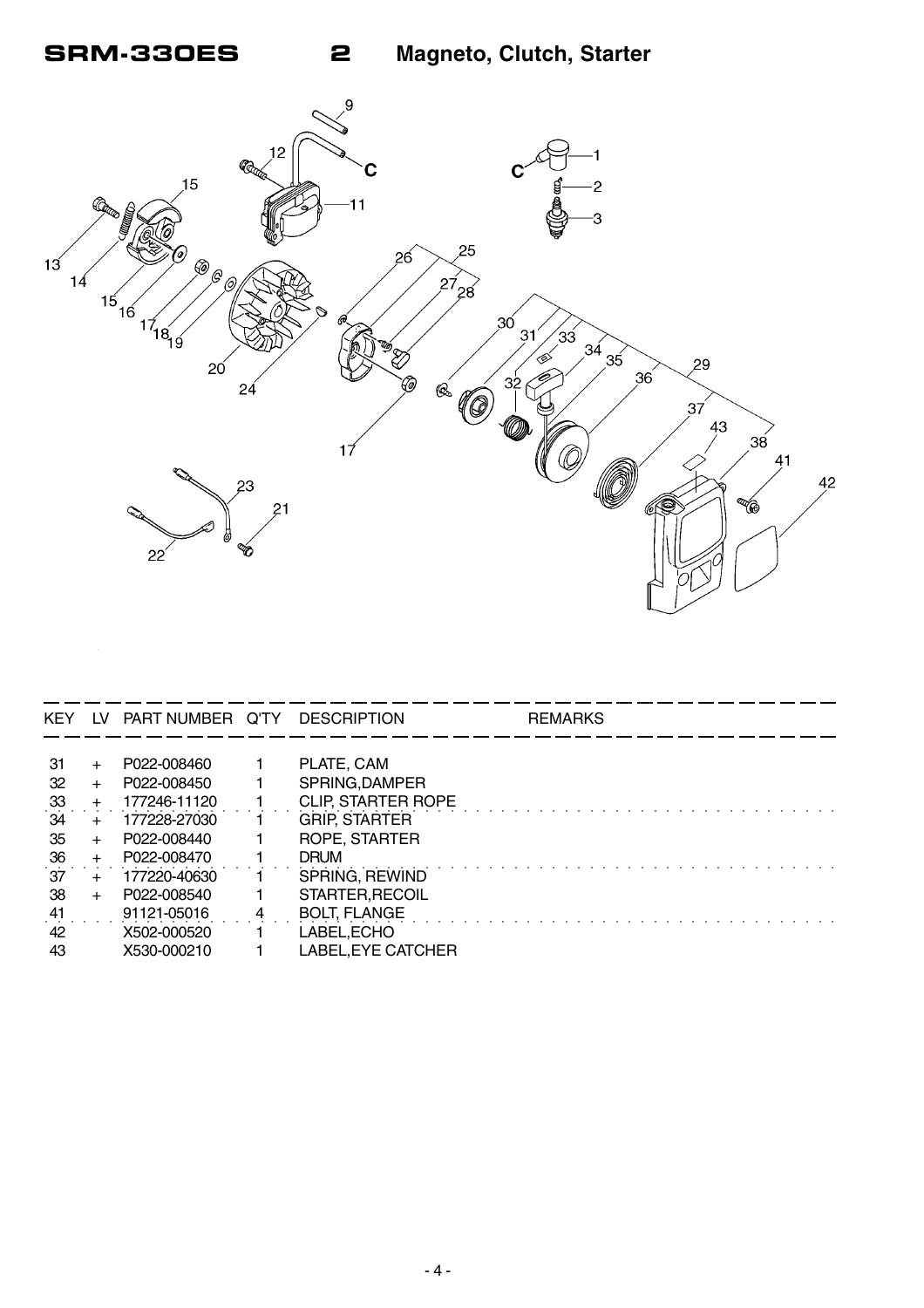

| <b>KEY</b>          | LV. | PART NUMBER Q'TY DESCRIPTION |                |                            | <b>REMARKS</b> |  |
|---------------------|-----|------------------------------|----------------|----------------------------|----------------|--|
|                     |     |                              |                |                            |                |  |
| $\overline{c}$<br>3 |     | 178081-55931                 | 1              | CONNECTOR, CABLE           |                |  |
|                     |     | V103-000150                  | 1              | <b>GASKET, INTAKE</b>      |                |  |
| $\overline{5}$      |     | 900162-05025                 | $\overline{c}$ | <b>BOLT, H.S. 5*25</b>     |                |  |
| 6                   |     | A200-000090                  |                | <b>INSULATOR, INTAKE</b>   |                |  |
| $\overline{7}$      |     | V <sub>103</sub> -000160     | $\mathbf{2}$   | <b>GASKET, INTAKE</b>      |                |  |
| $\frac{8}{9}$       |     | A021-001490                  |                | CARBURETOR, DIAPHRAGM      |                |  |
|                     |     | A200-000100                  |                | <b>INSULATOR, INTAKE</b>   |                |  |
| 10                  |     | P021-004280                  |                | <b>CASE, AIR CLEANER</b>   |                |  |
| 11                  |     | 900502-00006                 | 2              | NUT 6 (3N)                 |                |  |
| 12                  |     | V430-000540                  |                | CABLE, BOWDEN              |                |  |
| 13                  |     | V475-002210                  |                | <b>TUBE</b>                |                |  |
| 14                  |     | A244-000010                  |                | PLATE, PREVENT             |                |  |
| 15                  |     | 900105-05060                 | $\overline{c}$ | BOLT, H.S. 5*60            |                |  |
| 16                  |     | A226-000140                  |                | <b>ELEMENT, AIR FILTER</b> |                |  |
| 18                  |     | A232-000151                  |                | LID, CLEANER               |                |  |
| 19                  |     | J485-000030                  |                | <b>HINGE</b>               |                |  |
| 20                  |     | A235-000100                  |                | <b>KNOB, CLEANER LID</b>   |                |  |
| 21                  |     | V420-000640                  |                | <b>CUSHION</b>             |                |  |
| 22                  |     | V104-000330                  |                | <b>GASKET, EXHAUST</b>     |                |  |
| 23                  |     | 900106-05012                 |                | <b>BOLT, H.S. 5*12</b>     |                |  |
| 27                  |     | P021-008870                  |                | <b>MUFFLER ASY</b>         |                |  |
| 28                  |     | 900162-05012                 | 1.             | <b>BOLT, H.S. 5*12</b>     |                |  |
| 29                  |     | 900600-00005                 | $\overline{c}$ | WASHER 5                   |                |  |
| $\overline{.30}$    |     | 900105-05060                 | $\overline{2}$ | BOLT, H.S. 5*60            |                |  |
| 31                  |     | A320-000130                  |                | COVER, MUFFLER             |                |  |
| 32                  |     | 91121-05012                  | 1              | <b>BOLT, FLANGE</b>        |                |  |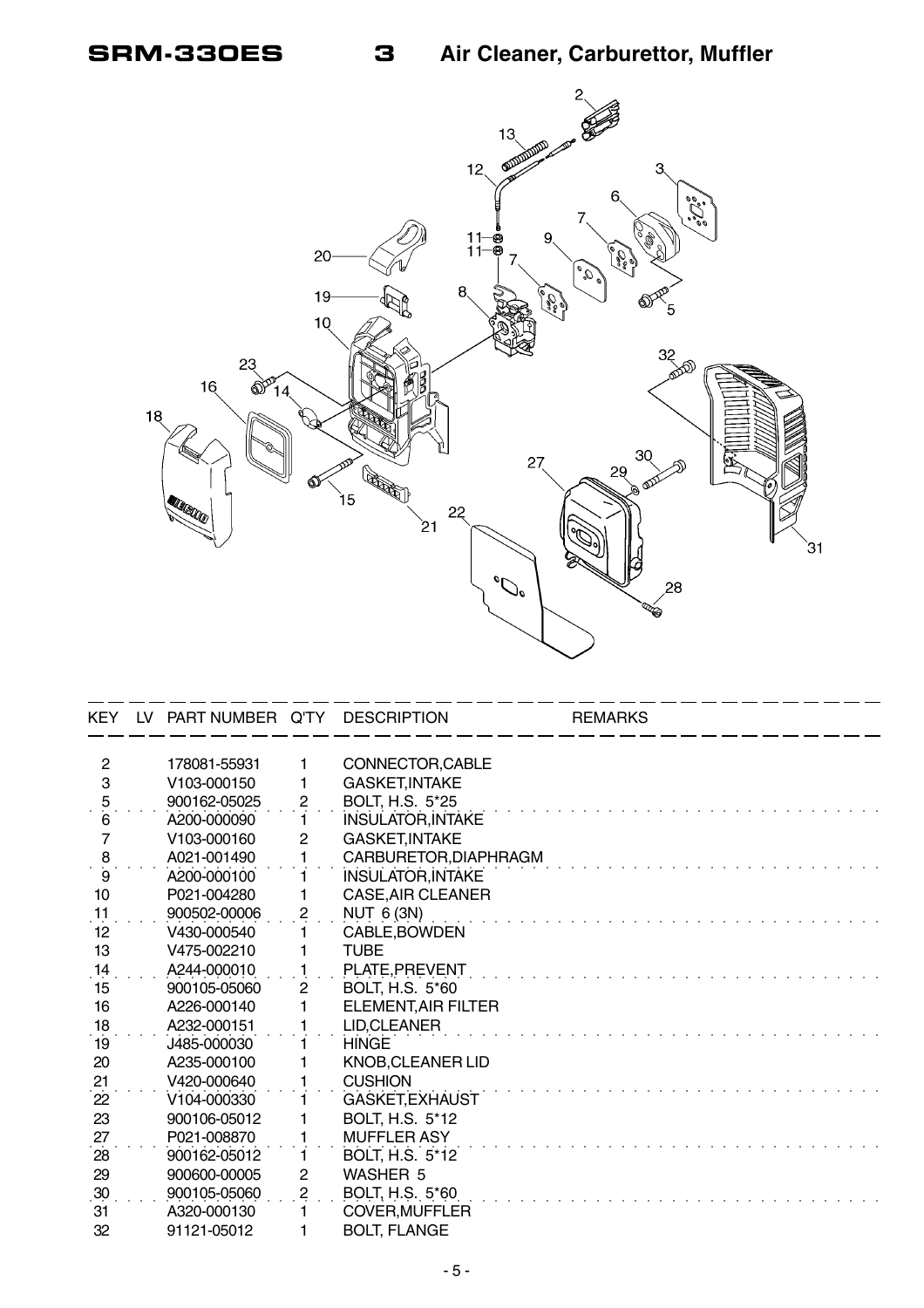

| KEY.           | LV. | PART NUMBER Q'TY DESCRIPTION |   |                           | <b>REMARKS</b> |
|----------------|-----|------------------------------|---|---------------------------|----------------|
|                |     |                              |   |                           |                |
| 5              |     | 131300-56430                 |   | <b>VALVE, CHECK</b>       |                |
| 6              |     | 132013-26630                 | 2 | <b>CLIP</b>               |                |
|                |     | V471-001180                  |   | <b>PIPE</b>               |                |
| 8              |     | 132115-55930                 |   | <b>GROMMET, FUEL</b>      |                |
| 9              |     | V475-002240                  |   | <b>TUBE</b>               |                |
| 10             |     | 131205-14930                 |   | STRAINER.FUEL             |                |
| 11             |     | 132010-22130                 |   | PIPE, FUEL                |                |
| 12             |     | 132010-53630                 |   | <b>PIPE</b>               |                |
| $\frac{13}{1}$ |     | 123181-39130                 |   | PUMP, PRIMER              |                |
| 14             |     | V471-000640                  |   | <b>PIPE</b>               |                |
| 16             |     | A393-000060                  |   | <b>BRACKET, FUEL TANK</b> |                |
| 17             |     | 131920-55430                 | 4 | <b>CUSHION, FUEL TANK</b> |                |
| 18             |     | A350-000200                  |   | <b>TANK, FUEL</b>         |                |
| 19             |     | P021-012210                  |   | <b>CAP FUEL ASY</b>       |                |
| 20             | $+$ | 131016-55830                 |   | <b>GASKET, FUEL CAP</b>   |                |
| 21             | $+$ | A365-000060                  |   | CONNECTOR, CAP            |                |
| 22             |     | A175-000011                  |   | <b>STAND</b>              |                |
| 23             |     | 91121-05016                  |   | <b>BOLT, FLANGE</b>       |                |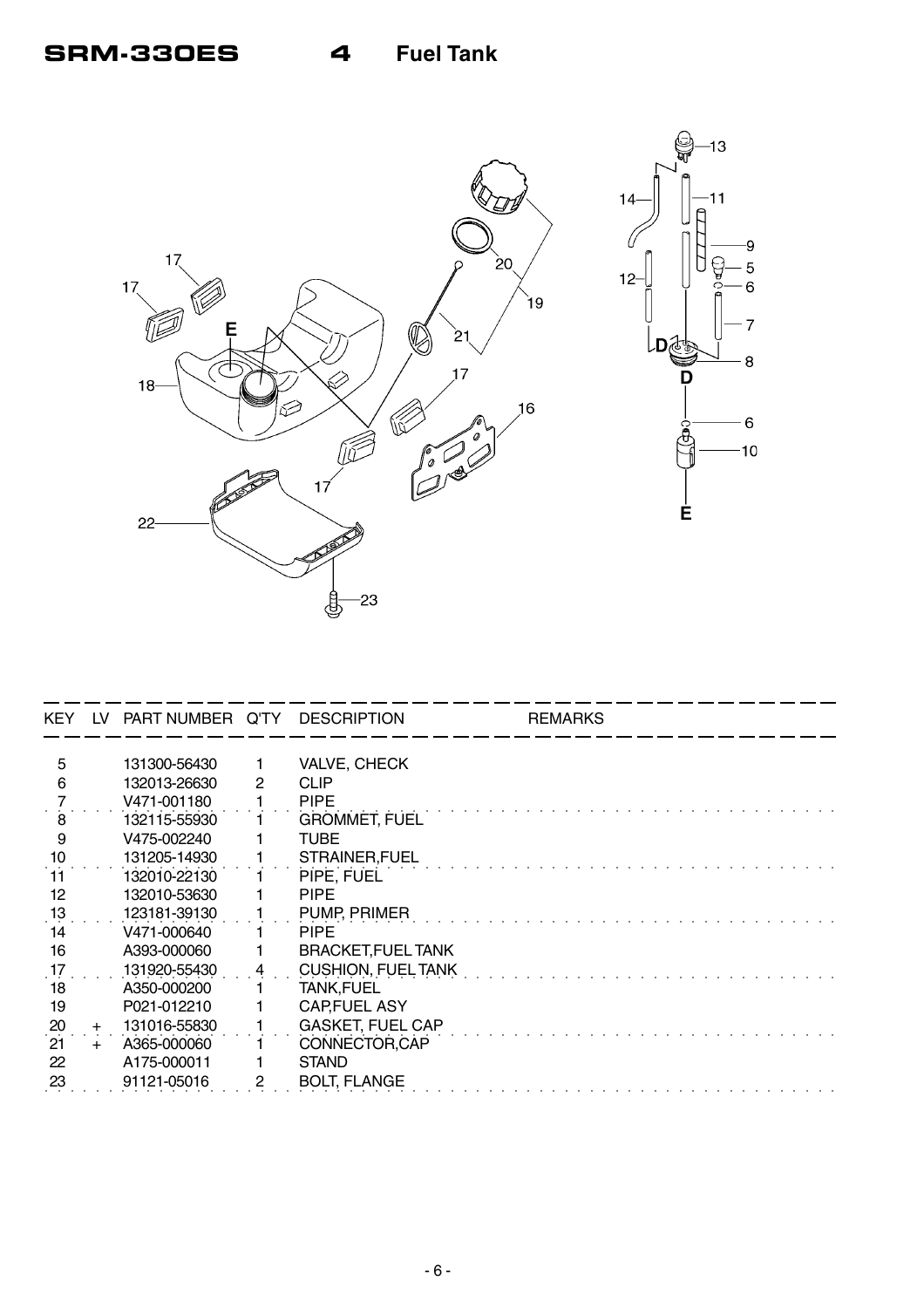

| <b>KEY</b> | LV    | PART NUMBER Q'TY | <b>DESCRIPTION</b>     | <b>REMARKS</b> |
|------------|-------|------------------|------------------------|----------------|
|            |       |                  |                        |                |
|            |       | 895610-00130     | L-WRENCH (4MM)         |                |
| з          |       | X602-000020      | <b>TOOL, WRENCH</b>    |                |
|            |       | 897518-01131     | <b>LOCKING TOOL</b>    |                |
| 5          |       | P021-002861      | <b>GOGGLES</b>         |                |
| 6          |       | 898510-39130     | <b>BAG, TOOL</b>       |                |
| 10         |       | P021-002620      | SHIELD, BLADE (W/KNIFE |                |
| 11         | $\pm$ | C550-000080      | SHIELD, BLADE          |                |
| 12         | $+$   | C554-000000      | KNIFE, CORD            |                |
| $.13$ .    | $+$   | 900252-05012     | <b>SCREW 5*12</b>      |                |
| 15         |       | C550-000100      | SHIELD, BLADE          |                |
| 16         | $+$   | 900565-00005     | <b>NUT</b>             |                |
| 17         |       | 900242-05018     | <b>SCREW 5*18</b>      |                |
| 21         |       | C550-000090      | SHIELD, BLADE          |                |
| 22         |       | 699013-56830     | PLATE, SHIELD          |                |
| 23         |       | 91118-05025      | <b>BOLT</b>            |                |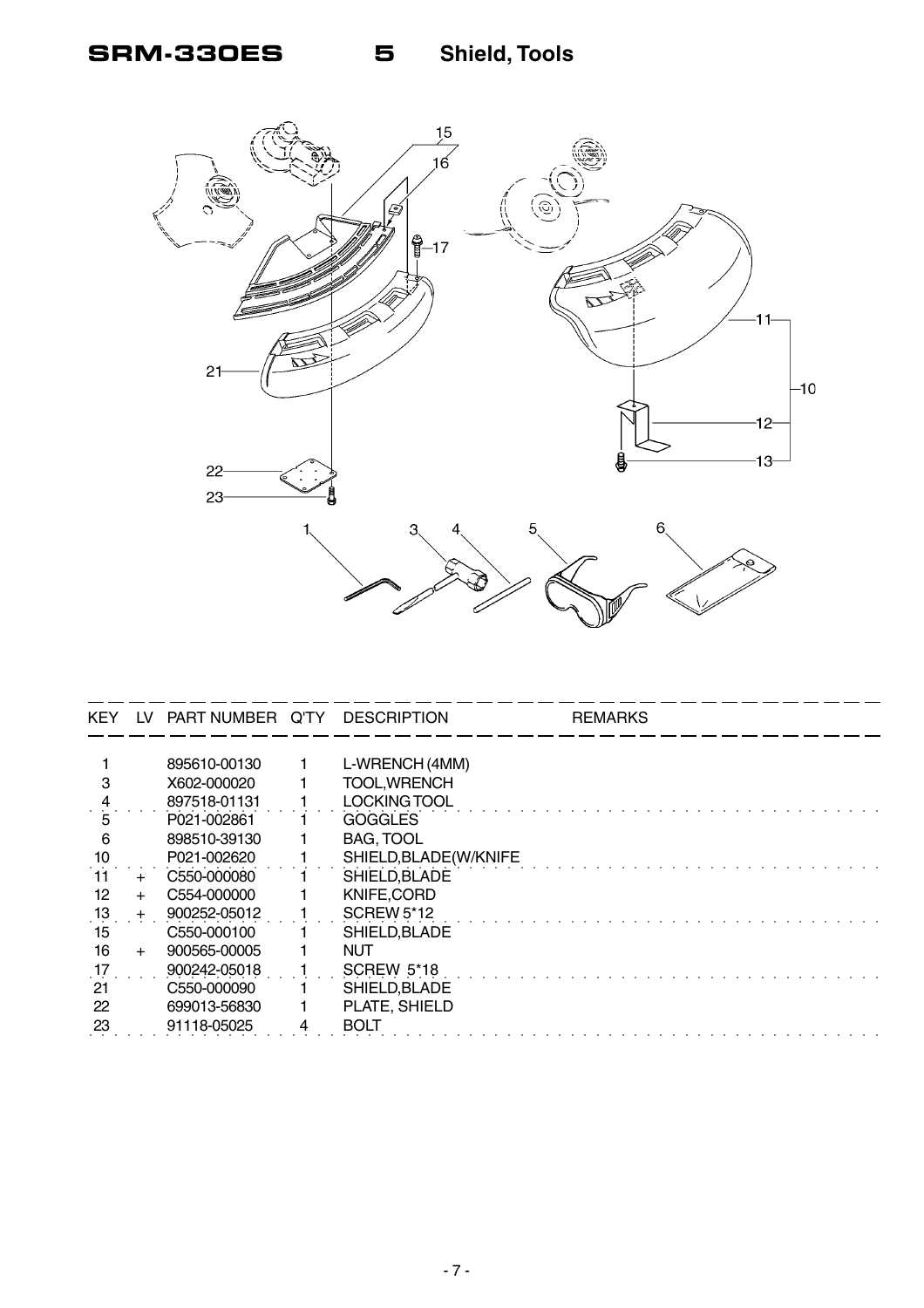

| KEY.            |      | LV PART NUMBER Q'TY DESCRIPTION |   |                            | <b>REMARKS</b> |
|-----------------|------|---------------------------------|---|----------------------------|----------------|
|                 |      | P021-002612                     | 1 | <b>GRIP ASY, F-HANDLE</b>  |                |
| $\overline{2}$  | $+$  | 900253-04016                    | 3 | SCREW 4*16                 |                |
| 3               | $+$  | 900220-05030                    |   | <b>SCREW 5*30</b>          |                |
|                 | $+$  | 900500-00005                    |   | NUT <sub>5</sub>           |                |
| 5               |      | C460-000011                     |   | LOCKOUT, THROTTLE          |                |
| 6               |      | V452-000130                     |   | SPRING, TORSION            |                |
|                 |      | C450-000022                     |   | TRIGGER, THROTTLE          |                |
| 8               |      | V452-000060                     |   | SPRING, TORSION            |                |
| $\ddot{\theta}$ |      | A440-000400                     |   | SWITCH, ON OFF             |                |
| 10              |      | C463-000000                     |   | <b>KNOB,LATCH</b>          |                |
| 11              |      | V430-000561                     |   | CABLE, BOWDEN              |                |
| 12              |      | V475-002220                     |   | <b>TUBE</b>                |                |
| 13              |      | 159112-09961                    |   | <b>CLIP</b>                |                |
| 14              |      | 224924-52930                    | 2 | <b>CLIP</b>                |                |
| 15              |      | P021-013000                     |   | RING, HARNESS ASSY         |                |
| $\overline{16}$ | $+$  | 301200-21330                    |   | <b>HOOK ASS'Y</b>          |                |
| 17              | $++$ | 301015-05330                    |   | HOOK, BAND                 |                |
| $\frac{18}{19}$ | $+$  | 91119-05012                     |   | <b>BOLT</b>                |                |
|                 |      | P021-012740                     |   | <b>BRACKET ASY, HANDLE</b> |                |
| 20              | $+$  | 900565-50008                    |   | <b>NUT</b>                 |                |
| 21              | $+$  | 91118-05030                     | 3 | <b>BOLT</b>                |                |
| 22              | $+$  | C423-000041                     |   | <b>FIXTURE, HANDLE</b>     |                |
| 23              | $+$  | 605014-54230                    |   | <b>WASHER</b>              |                |
| 24              |      | V299-000110                     |   | KNOB, FASTENER             |                |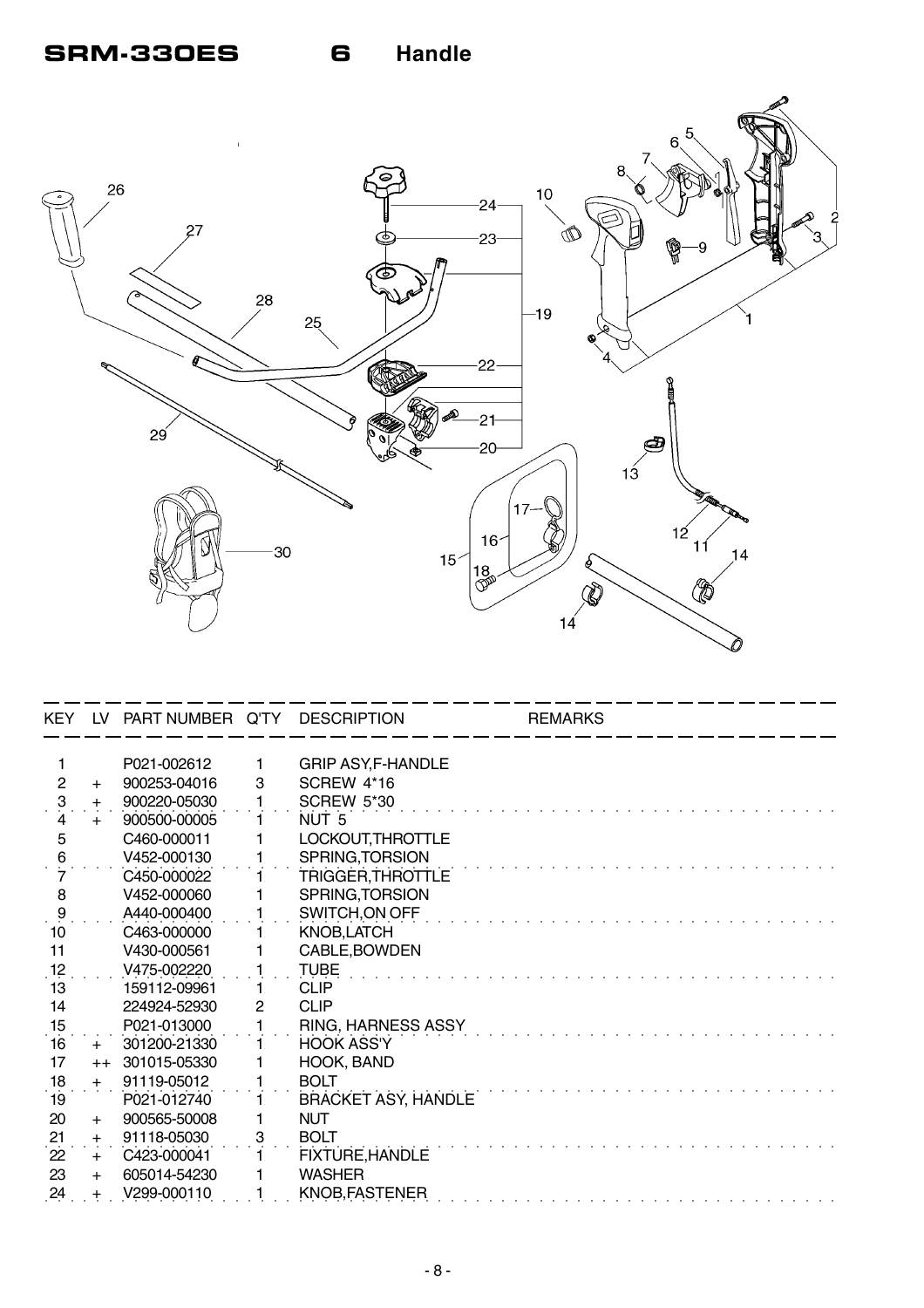### **SRM-330ES**

**Handle** 



| <b>KEY</b> | TV. | PART NUMBER Q'TY | <b>DESCRIPTION</b>   | <b>REMARKS</b> |
|------------|-----|------------------|----------------------|----------------|
| -25        |     | C400-000211      | <b>HANDLE, FRONT</b> |                |
| 26         |     | C403-000031      | <b>GRIP,HANDLE</b>   |                |
| $^{27}$    |     | 890617-43130     | LABEL, CAUTION       |                |
| 28         |     | C050-000410      | PIPE, MAIN           |                |
| -29        |     | 610011-49930     | <b>SHAFT, DRIVE</b>  |                |
| -30        |     | C062-000181      | HARNESS, SHOULDER    |                |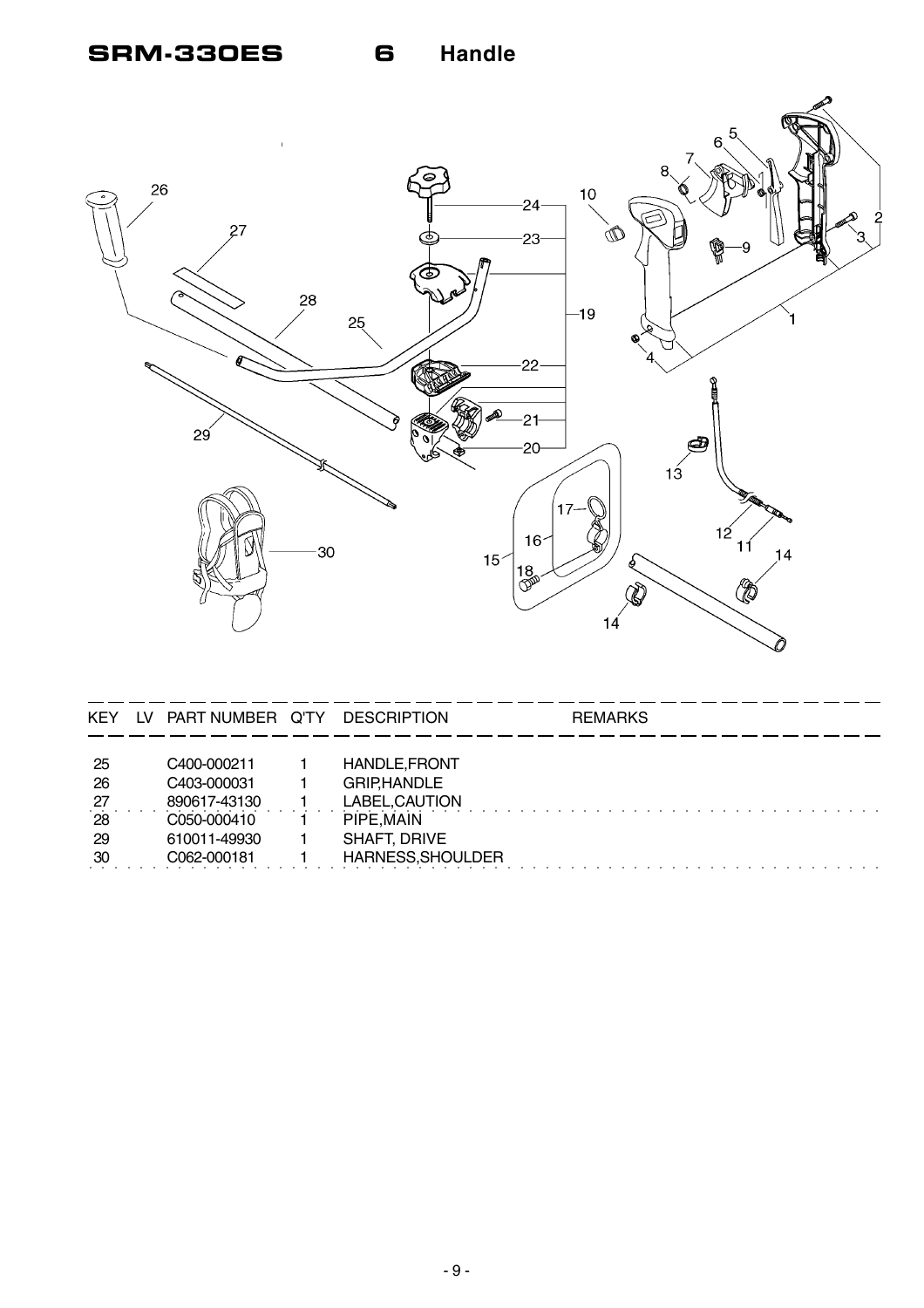

| <b>KEY</b>          |      | LV PART NUMBER Q'TY DESCRIPTION |                       | <b>REMARKS</b> |
|---------------------|------|---------------------------------|-----------------------|----------------|
|                     |      | P021-012590                     | CASE, GEAR            |                |
| $\overline{2}$      | $+$  | 610320-52130                    | <b>NUT 10</b>         |                |
| $\ddot{\mathbf{3}}$ | $+$  | 699229-56830                    | PLATE, COVER          |                |
| 4                   | $+$  | 610314-52130                    | PLATE, ADAPTER (L)    |                |
| 5                   | $+$  | 900720-00012                    | O-RING 12             |                |
| 6                   | $+$  | C535-000001                     | <b>FIXTURE, BLADE</b> |                |
| $\dot{7}$           | $++$ | 610352-56830                    | PLATE, CUP            |                |
| 8                   | $++$ | C535-000011                     | FIXTURE, BLADE        |                |
| 9                   | $+$  | 900702-00032                    | CIRCLIP 32            |                |
| 10                  | $+$  | 610444-56830                    | <b>WASHER</b>         |                |
| 11                  | $+$  | 900812-06201                    | BEARING, BALL 6201    |                |
| 12                  | $+$  | 610310-56930                    | SHAFT, P.T.O.         |                |
| 13                  | $+$  | 610300-56930                    | <b>GEAR SET</b>       |                |
| 14                  | $+$  | 900810-00629                    | BEARING, BALL 629     |                |
| 15                  | $+$  | 610473-52131                    | <b>SPRING</b>         |                |
| 16                  | $+$  | 900603-50008                    | <b>WASHER</b>         |                |
| 17                  | $+$  | 610434-50031                    | BOLT 8*8              |                |
| 18                  | $+$  | 900242-05010                    | <b>SCREW 5*10</b>     |                |
| 19                  | $+$  | 91118-06030                     | <b>BOLT</b>           |                |
| 20                  | $+$  | 900800-06001                    | BEARING, BALL 6001    |                |
| $\frac{21}{22}$     | $+$  | 900803-06001                    | BEARING, BALL 6001    |                |
|                     | $+$  | 900702-00028                    | CIRCLIP 28            |                |
| 23                  | $+$  | 900701-00012                    | CIRCLIP 12            |                |
| $\overline{.}30$    |      | X405-000001                     | SAW, BUSH CUTTER      |                |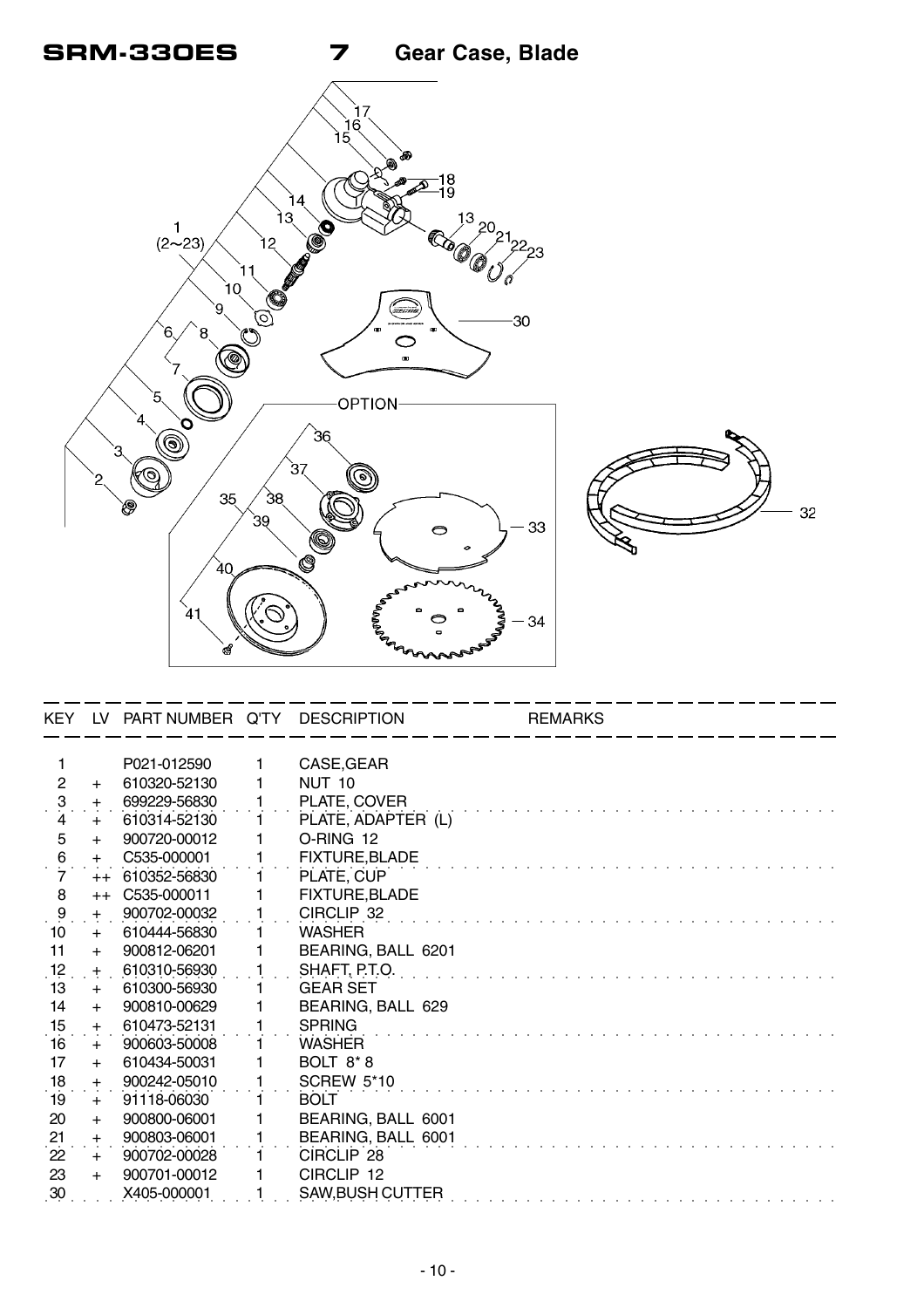

| KEY           | LV PART NUMBER Q'TY | <b>DESCRIPTION</b>   | <b>REMARKS</b> |
|---------------|---------------------|----------------------|----------------|
| -32           | P021-007470         | SCABBARD, BLADE      |                |
| <b>OPTION</b> |                     |                      |                |
| 33            | 696001-55631 1      | BLADE, 8-CUTTER 10IN |                |
| -34           | 695001-55631        | SAW, CIRCULAR 10*80T |                |
| -35           | 699200-56830        | CAP ASSY, FREE       |                |
| 36            | 610313-56830        | PLATE ADAPTER (U)    |                |

|        |                       | $36 + 610313 - 56830$ 1 PLATE, ADAPTER (U) |
|--------|-----------------------|--------------------------------------------|
| $37 +$ | 699226-05430          | HOLDER, BEARING                            |
| $38 +$ | 900814-06202          | BEARING, BALL 6202                         |
|        | $39 + 699227 - 04630$ | <b>NUT</b>                                 |
| 40 +   | 699228-08930          | PLATE, COVER                               |
| $41 +$ | 900141-05012          | <b>BOLT 5*12</b>                           |

○○○○○ ○○○○○○○○○○○○○○○○○○○○○○○○○○○○○○○○○○○○○○○○○○○○○○○○○○○○○○○○○○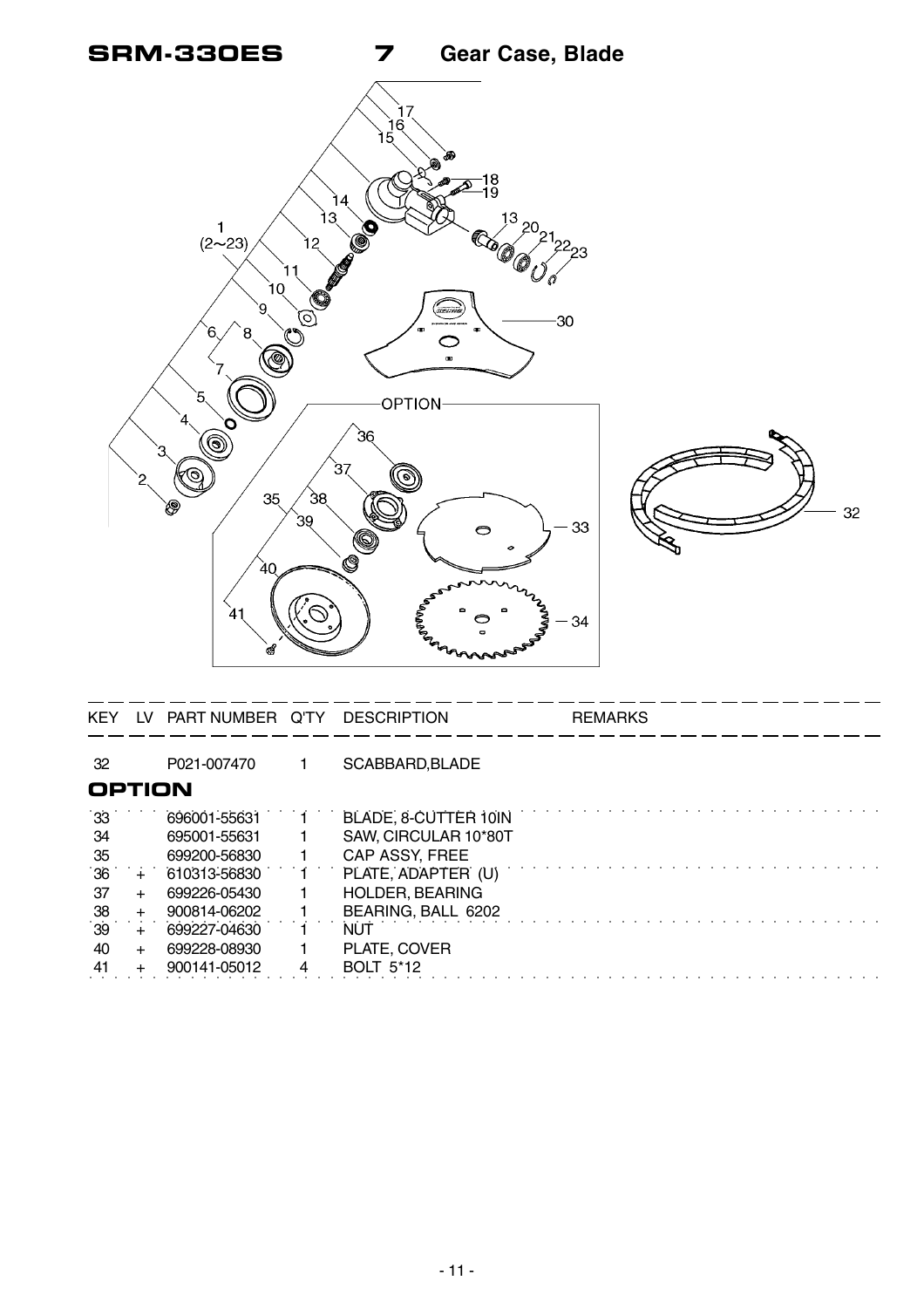

| <b>KEY</b>          |         | LV PART NUMBER Q'TY |                | <b>DESCRIPTION</b>         | <b>REMARKS</b> |
|---------------------|---------|---------------------|----------------|----------------------------|----------------|
|                     |         |                     |                |                            |                |
|                     |         | A021-001490         | 1              | CARBURETOR, DIAPHRAGM      |                |
|                     | $+$     | P003-000720         |                | <b>BODY ASSEMBLY, PUMP</b> |                |
| $\frac{2}{x}$       | $^{++}$ | 123126-10631        |                | <b>SCREEN, INLET</b>       |                |
| 3                   | $++$    | 123137-19830        |                | VALVE, INLET NEEDLE        |                |
| $\overline{4}$      | $++$    | 123122-05560        |                | SPRING, METER. LEVER       |                |
| $\mathbf 5$         | $++$    | 123139-05560        |                | SCREW, M. LEVER PIN        |                |
| $\ddot{6}$          | $++$    | 123138-03930        |                | PIN, METERING LEVER        |                |
| $\overline{7}$      | $++$    | 123123-03930        |                | LEVER, METERING            |                |
| $\ddot{\mathbf{8}}$ | $+$     | 123142-03930        |                | COVER, M. DIAPHRAGM        |                |
| 9                   | $+$     | P003-001850         |                | DIAPHRAGM, METERING        |                |
| 10                  | $+$     | 123140-27230        |                | GASKET, M. DIAPHRAGM       |                |
| $\frac{11}{2}$      | $+$     | 123112-40630        |                | DIAPHRAGM, PUMP            |                |
| 12                  | $+$     | P003-000100         |                | <b>GASKET, PUMP</b>        |                |
| 13                  | $+$     | 123173-07930        |                | <b>CLIP</b>                |                |
| 14                  | $+$     | 123149-54230        |                | <b>WASHER</b>              |                |
| $\dot{15}$          | $+$     | 123172-45130        | 1.             | SWIVEL                     |                |
| 16                  | $+$     | 123114-40630        | $\overline{2}$ | <b>SCREW</b>               |                |
| 17                  | $+$     | P003-000180         |                | <b>BRACKET CABLE</b>       |                |
| 18                  | $+$     | 123143-12110        |                | RING, PACKING              |                |
| 19                  | $+$     | 123144-44330        | 4              | <b>SCREW</b>               |                |
| 20                  | $+$     | 123120-56430        |                | NEEDLE, HIGH SPEED         |                |
| 21                  | $+$     | 123121-22130        |                | SPRING, NEEDLE             |                |
| 22                  | $+$     | 123174-54230        |                | <b>WASHER, CHECK VALVE</b> |                |
| 23                  |         | 123183-54230        |                | O-RING                     |                |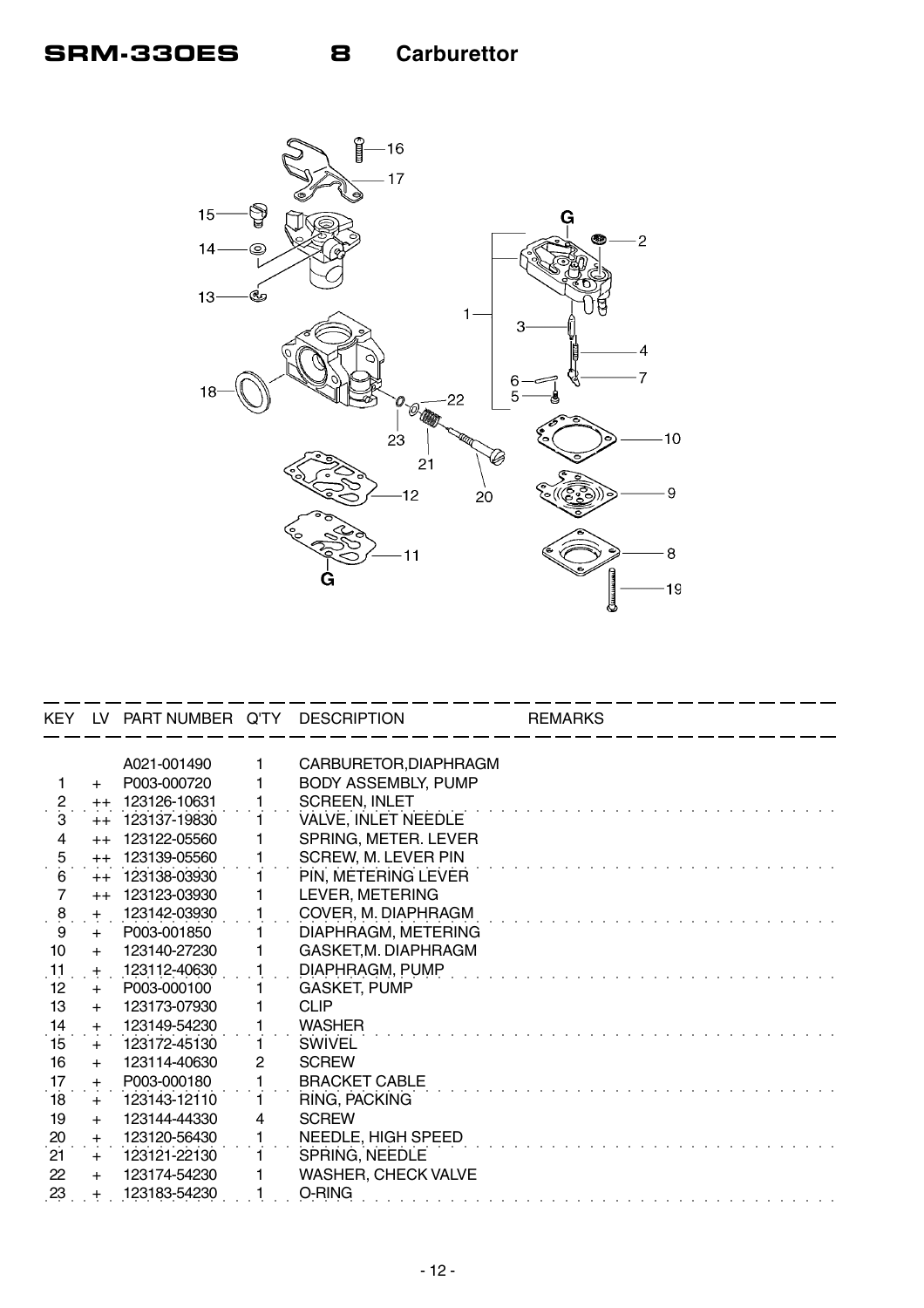| <b>Index</b>        |          |                     |          |                     |          |
|---------------------|----------|---------------------|----------|---------------------|----------|
| <b>Parts Number</b> | Key No.  | <b>Parts Number</b> | Key No.  | <b>Parts Number</b> | Key No.  |
| A021-001490         | $3 - 8$  | P021-012210         | $4 - 19$ | 123121-22130        | $8 - 21$ |
| A021-001490         | $8 -$    | P021-012590         | $7 - 1$  | 123122-05560        | $8 - 4$  |
| A051-000760         | $2 - 29$ | P021-012740         | $6 - 19$ | 123123-03930        | $8 - 7$  |
| A052-000190         | $2 - 25$ | P021-013000         | $6 - 15$ | 123126-10631        | $8 - 2$  |
| A101-000080         | $1 - 20$ | P022-002100         | $2 - 26$ | 123137-19830        | $8 - 3$  |
| A130-000630         | $1 - 3$  | P022-006850         | $2 - 28$ | 123138-03930        | $8 - 6$  |
| A160-000391         | $1 - 9$  | P022-008440         | $2 - 35$ | 123139-05560        | $8 - 5$  |
| A172-000540         | $1 - 45$ | P022-008450         | $2 - 32$ | 123140-27230        | $8 - 10$ |
| A175-000011         | $4 - 22$ | P022-008460         | $2 - 31$ | 123142-03930        | 8 - 8    |
| A200-000090         | $3 - 6$  | P022-008470         | $2 - 36$ | 123143-12110        | $8 - 18$ |
| A200-000100         | $3 - 9$  | P022-008540         | $2 - 38$ | 123144-44330        | $8 - 19$ |
| A226-000140         | $3 - 16$ | V103-000150         | $3 - 3$  | 123149-54230        | $8 - 14$ |
| A232-000151         | $3 - 18$ | V103-000160         | $3 - 7$  | 123172-45130        | $8 - 15$ |
| A235-000100         | $3 - 20$ | V104-000330         | $3 - 22$ | 123173-07930        | $8 - 13$ |
| A244-000010         | $3 - 14$ | V299-000110         | $6 - 24$ | 123174-54230        | $8 - 22$ |
| A320-000130         | $3 - 31$ | V306-000121         | $1 - 25$ | 123181-39130        | $4 - 13$ |
| A350-000200         | 4 - 18   | V420-000420         | $1 - 48$ | 123183-54230        | $8 - 23$ |
| A365-000060         | $4 - 21$ | V420-000640         | $3 - 21$ | 131016-55830        | $4 - 20$ |
| A393-000060         | $4 - 16$ | V430-000540         | 3 - 12   | 131205-14930        | $4 - 10$ |
| A426-000000         | $2 - 2$  | V430-000561         | $6 - 11$ | 131300-56430        | $4 - 5$  |
| A427-000000         | $2 - 1$  | V452-000060         | $6 - 8$  | 131920-55430        | 4 - 17   |
| A440-000400         | $6 - 9$  | V452-000130         | $6 - 6$  | 132010-22130        | $4 - 11$ |
| A553-000000         | $2 - 15$ | V471-000640         | $4 - 14$ | 132010-53630        | 4 - 12   |
| C050-000410         | $6 - 28$ | V471-001180         | $4 - 7$  | 132013-26630        | 4 - 6    |
| C062-000181         | $6 - 30$ | V475-002210         | $3 - 13$ | 132115-55930        | 4 - 8    |
| C400-000211         | $6 - 25$ | V475-002220         | 6 - 12   | 152626-55730        | 2 - 11   |
| C403-000031         | $6 - 26$ | V475-002240         | 4 - 9    | 152801-55430        | $2 - 20$ |
| C423-000041         | $6 - 22$ | V485-000230         | $2 - 22$ | 159010-10230        | $2 - 3$  |
| C450-000022         | $6 - 7$  | V485-000240         | $2 - 23$ | 159112-09961        | 6 - 13   |
| C460-000011         | $6 - 5$  | V495-000760         | $1 - 37$ | 175005-49930        | 1 - 40   |
| C463-000000         | $6 - 10$ | X405-000001         | $7 - 30$ | 175018-49932        | $2 - 14$ |
| C535-000001         | $7 - 6$  | X502-000520         | $2 - 42$ | 175046-46430        | $2 - 13$ |
| C535-000011         | $7 - 8$  | X530-000210         | $2 - 43$ | 175048-05530        | $2 - 16$ |
| C550-000080         | $5 - 11$ | X547-000670         | $1 - 1$  | 177220-40630        | $2 - 37$ |
| C550-000090         | $5 - 21$ | X602-000020         | $5 - 3$  | 177228-27030        | $2 - 34$ |
| C550-000100         | $5 - 15$ | 100012-16131        | $1 - 23$ | 177234-40630        | $2 - 27$ |
| C554-000000         | $5 - 12$ | 100013-27430        | $1 - 21$ | 177236-61830        | $2 - 30$ |
| J485-000030         | $3 - 19$ | 100014-53630        | $1 - 24$ | 177246-11120        | $2 - 33$ |
| P003-000100         | $8 - 12$ | 100015-03931        | $1 - 22$ | 178081-55931        | $3 - 2$  |
| P003-000180         | $8 - 17$ | 100100-55430        | $1 - 26$ | 178121-43230        | $1 - 36$ |
| P003-000720         | $8 - 1$  | 100142-12330        | $2 - 24$ | 224924-52930        | $6 - 14$ |
| P003-001850         | $8 - 9$  | 100204-55430        | $1 - 30$ | 301015-05330        | $6 - 17$ |
| P021-002612         | $6 - 1$  | 100213-05530        | $1 - 31$ | 301200-21330        | $6 - 16$ |
| P021-002620         | $5 - 10$ | 100215-03930        | 1 - 32   | 302013-10910        | $1 - 38$ |
| P021-002861         | $5 - 5$  | 100242-55430        | $1 - 34$ | 437412-16430        | $2 - 9$  |
| P021-004280         | $3 - 10$ | 101010-55430        | $1 - 18$ | 605014-54230        | $6 - 23$ |
| P021-006802         | $1 - 19$ | 123112-40630        | $8 - 11$ | 610011-49930        | $6 - 29$ |
| P021-007470         | $7 - 32$ | 123114-40630        | $8 - 16$ | 610300-56930        | $7 - 13$ |
| P021-008870         | $3 - 27$ | 123120-56430        | $8 - 20$ | 610310-56930        | $7 - 12$ |
|                     |          |                     |          |                     |          |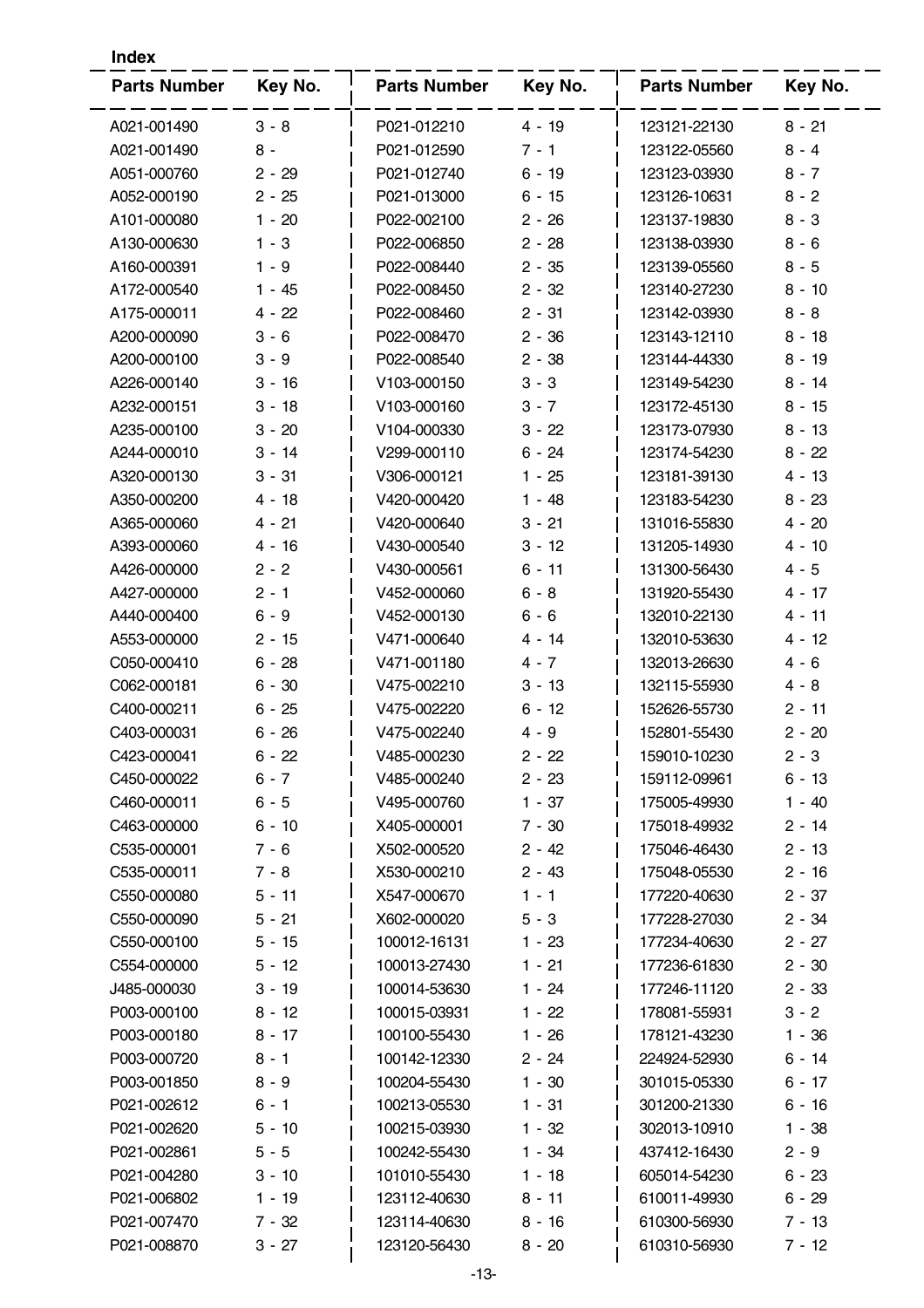#### **Index**

| <b>Parts Number</b> | Key No.  | <b>Parts Number</b> | Key No.  | <b>Parts Number</b> | Key No. |
|---------------------|----------|---------------------|----------|---------------------|---------|
|                     |          |                     |          |                     |         |
| 610313-56830        | $7 - 36$ | 900720-00012        | $7 - 5$  |                     |         |
| 610314-52130        | $7 - 4$  | 900800-06001        | $7 - 20$ |                     |         |
| 610320-52130        | $7 - 2$  | 900803-06001        | 7 - 21   |                     |         |
| 610352-56830        | $7 - 7$  | 900807-06001        | $1 - 42$ |                     |         |
| 610434-50031        | $7 - 17$ | 900810-00629        | 7 - 14   |                     |         |
| 610444-56830        | $7 - 10$ | 900812-06201        | $7 - 11$ |                     |         |
| 610473-52131        | 7 - 15   | 900814-06202        | $7 - 38$ |                     |         |
| 695001-55631        | 7 - 34   | 91118-05012         | $1 - 51$ |                     |         |
| 696001-55631        | $7 - 33$ | 91118-05020         | $1 - 46$ |                     |         |
| 699013-56830        | $5 - 22$ | 91118-05025         | $5 - 23$ |                     |         |
| 699200-56830        | 7 - 35   | 91118-05028         | $1 - 50$ |                     |         |
| 699226-05430        | $7 - 37$ | 91118-05030         | $6 - 21$ |                     |         |
| 699227-04630        | $7 - 39$ | 91118-06030         | 7 - 19   |                     |         |
| 699228-08930        | $7 - 40$ | 91119-05012         | $6 - 18$ |                     |         |
| 699229-56830        | $7 - 3$  | 91121-05012         | $1 - 10$ |                     |         |
| 890617-43130        | $6 - 27$ | 91121-05012         | $3 - 32$ |                     |         |
| 895610-00130        | $5 - 1$  | 91121-05016         | $2 - 41$ |                     |         |
| 897518-01131        | $5 - 4$  | 91121-05016         | $4 - 23$ |                     |         |
| 898510-39130        | $5 - 6$  | 94035-36201         | $1 - 33$ |                     |         |
| 900105-05060        | $3 - 15$ |                     |          |                     |         |
| 900105-05060        | $3 - 30$ |                     |          |                     |         |
| 900106-05012        | $3 - 23$ |                     |          |                     |         |
| 900141-05012        | $7 - 41$ |                     |          |                     |         |
| 900162-05012        | $3 - 28$ |                     |          |                     |         |
| 900162-05020        | $1 - 2$  |                     |          |                     |         |
| 900162-05020        | $2 - 12$ |                     |          |                     |         |
| 900162-05025        | $3 - 5$  |                     |          |                     |         |
| 900162-05030        | 1 - 35   |                     |          |                     |         |
| 900220-05030        | 6 - 3    |                     |          |                     |         |
| 900238-05010        | $2 - 21$ |                     |          |                     |         |
| 900242-05010        | $7 - 18$ |                     |          |                     |         |
| 900242-05018        | $5 - 17$ |                     |          |                     |         |
| 900252-05012        | $5 - 13$ |                     |          |                     |         |
| 900253-04016        | $6 - 2$  |                     |          |                     |         |
| 900500-00005        | $6 - 4$  |                     |          |                     |         |
| 900502-00006        | $3 - 11$ |                     |          |                     |         |
| 900502-00008        | $2 - 17$ |                     |          |                     |         |
| 900565-00005        | $5 - 16$ |                     |          |                     |         |
| 900565-50008        | $6 - 20$ |                     |          |                     |         |
| 900600-00005        | $3 - 29$ |                     |          |                     |         |
| 900600-00008        | $2 - 19$ |                     |          |                     |         |
| 900603-50008        | $7 - 16$ |                     |          |                     |         |
| 900605-00008        | $2 - 18$ |                     |          |                     |         |
| 900701-00012        | $1 - 44$ |                     |          |                     |         |
| 900701-00012        | 7 - 23   |                     |          |                     |         |
| 900702-00028        | $1 - 41$ |                     |          |                     |         |
| 900702-00028        | 7 - 22   |                     |          |                     |         |
| 900702-00032        | $7 - 9$  |                     |          |                     |         |
| 900702-00045        | $1 - 49$ |                     |          |                     |         |